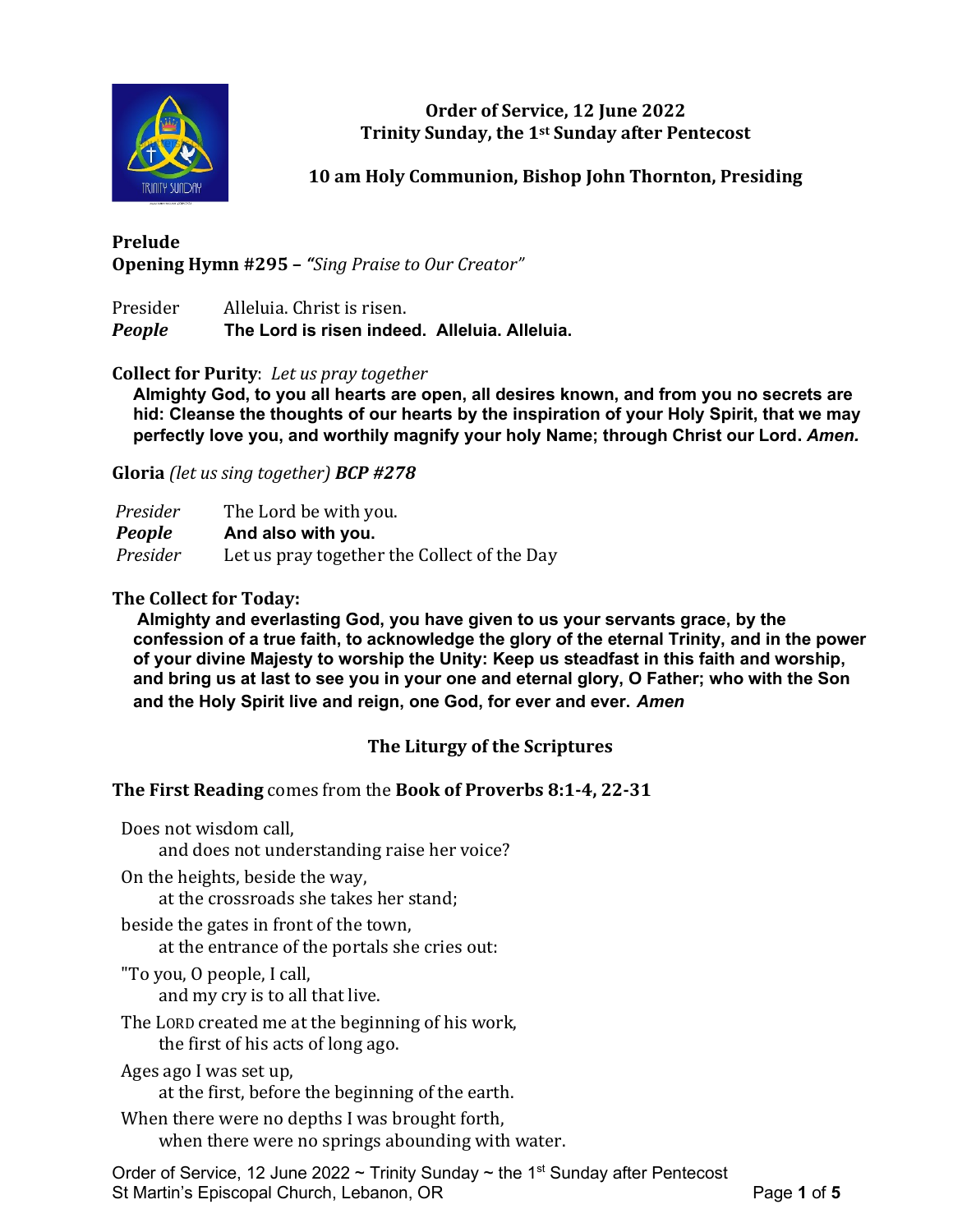Before the mountains had been shaped, before the hills, I was brought forth- when he had not yet made earth and fields, or the world's first bits of soil. When he established the heavens, I was there, when he drew a circle on the face of the deep, when he made firm the skies above, when he established the fountains of the deep, when he assigned to the sea its limit, so that the waters might not transgress his command, when he marked out the foundations of the earth, then I was beside him, like a master worker; and I was daily his delight,

rejoicing before him always,

rejoicing in his inhabited world

and delighting in the human race."

- Hear what the Spirit is saying to God's People
- **Thanks be to God**

**Canticle 13 -** *Benedictus es, Domine* **(using modified Anglican chant)**

**Glory to you, Lord God of our fathers; \* you are worthy of praise; glory to you. Glory to you for the radiance of your holy Name; \* we will praise you and highly exalt you for ever.**

**Glory to you in the splendor of your temple; \* on the throne of your majesty, glory to you. Glory to you, seated between the Cherubim; \* we will praise you and highly exalt you for ever.**

**Glory to you, beholding the depths; \* in the high vault of heaven, glory to you. Glory to you, Father, Son, and Holy Spirit; \* we will praise you and highly exalt you for ever.**

**Gospel Hymn #398 –** *"I Sing the Almighty Power of God"*

**The Holy Gospel** of our Lord and Savior Jesus Christ, according to **John 16:12-15**

• **Glory to you Lord Christ**

Jesus said to the disciples, "I still have many things to say to you, but you cannot bear them now. When the Spirit of truth comes, he will guide you into all the truth; for he will not speak on his own, but will speak whatever he hears, and he will declare to you the things that are to come. He will glorify me, because he will take what is mine and declare it to you. All that the Father has is mine. For this reason I said that he will take what is mine and declare it to you."

- This is the Gospel of the Lord
- **Praise to you Lord Christ**

Order of Service, 12 June 2022 ~ Trinity Sunday ~ the 1<sup>st</sup> Sunday after Pentecost St Martin's Episcopal Church, Lebanon, OR Page **2** of **5**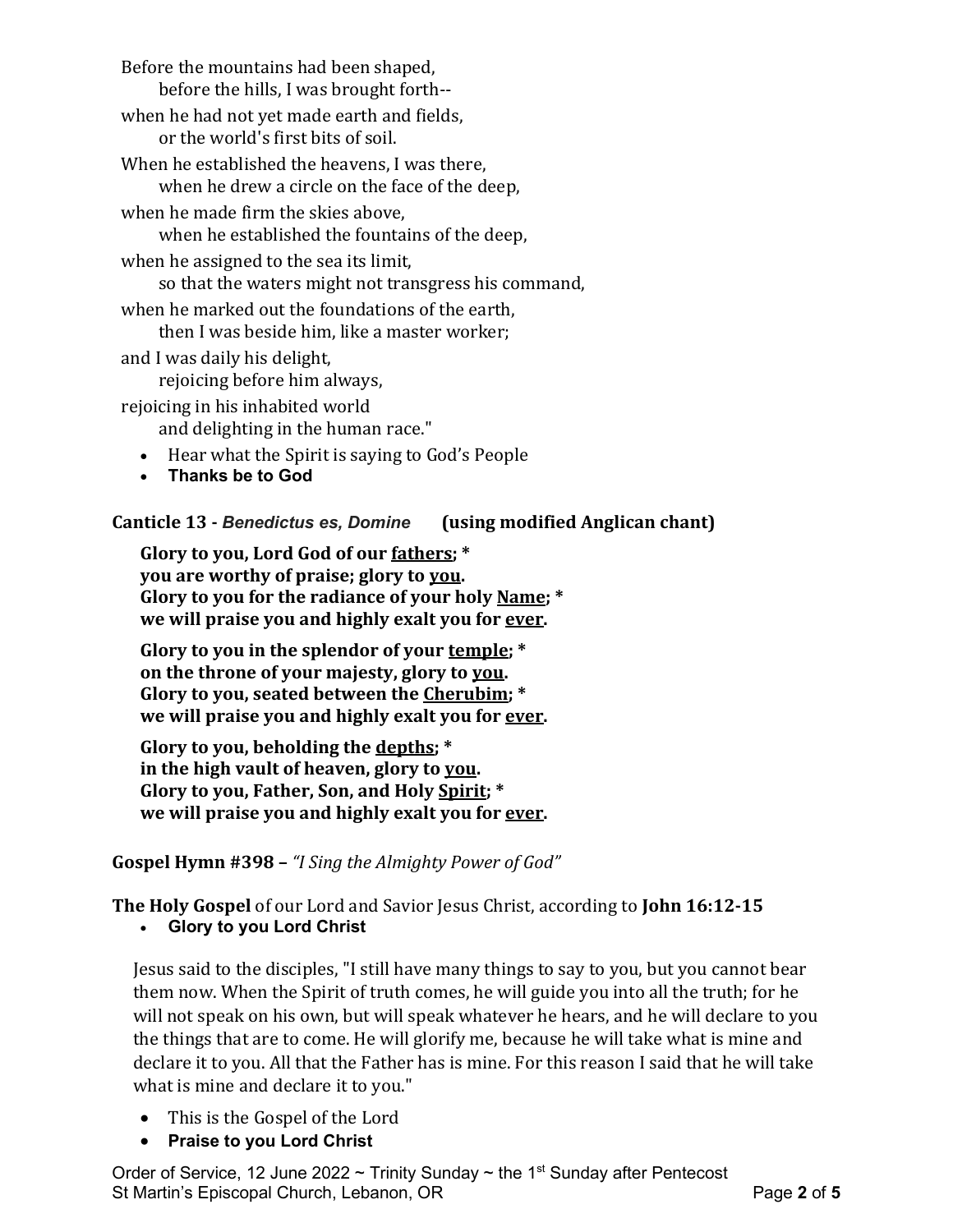## **Sermon Bishop John Thornton**

**The Beatitudes -** Let us affirm our faith in these words of the teaching of Jesus: *(Matt 5: 1-12) Responsively: Presider and Congregation*

**<sup>3</sup> "**Blessed are the poor in spirit, for theirs is the kingdom of heaven.

**<sup>4</sup> "Blessed are those who mourn, for they will be comforted.**

**<sup>5</sup> "**Blessed are the meek, for they will inherit the earth.

**<sup>6</sup> "Blessed are those who hunger and thirst for righteousness, for they will be filled.**

**<sup>7</sup> "**Blessed are the merciful, for they will receive mercy.

**<sup>8</sup> "Blessed are the pure in heart, for they will see God.**

**<sup>9</sup> "**Blessed are the peacemakers, for they will be called children of God.

**<sup>10</sup> "Blessed are those who are persecuted for the sake of righteousness, for theirs is the kingdom of heaven.**

**<sup>11</sup> "**Blessed are you when people revile you and persecute you and utter all kinds of evil against you falsely $[<sup>b</sup>]$  on my account.

**<sup>12</sup> Rejoice and be glad, for your reward is great in heaven, for in the same way they persecuted the prophets who were before you.**

#### **Prayers of the People - Form III, p. 387 BCP**

**The Peace**

*Presider* The peace of the Lord be always with you. *People* **And also with you.**

**Birthdays and Anniversaries** *(see inside front cover of red prayer book)* **Announcements**

## **The Liturgy of the Table**

**The Offertory Sentence:** Walk in love as Christ loved us and gave himself for us, an offering and sacrifice to God.

**Hymn of Presentation** *'Doxology with Alleluias'* **(sing to the tune of hymn 618) Praise God, from whom all blessings flow; Praise God, all creatures here below; Alleluia, Alleluia! Praise God above ye heavenly hosts: Praise Father, Son, and Holy Ghost. Alleluia, Alleluia! Alleluia, Alleluia! Alleluia!**

**Continue with Eucharistic Prayer B BCP p. 367**

| <b>Presider</b> | The Lord be with You                       |
|-----------------|--------------------------------------------|
| People          | And also with you.                         |
| <b>Presider</b> | Lift up your hearts                        |
| People          | We lift them to the Lord.                  |
| <b>Presider</b> | Let us give thanks to the Lord our God.    |
| People          | It is right to give God thanks and praise. |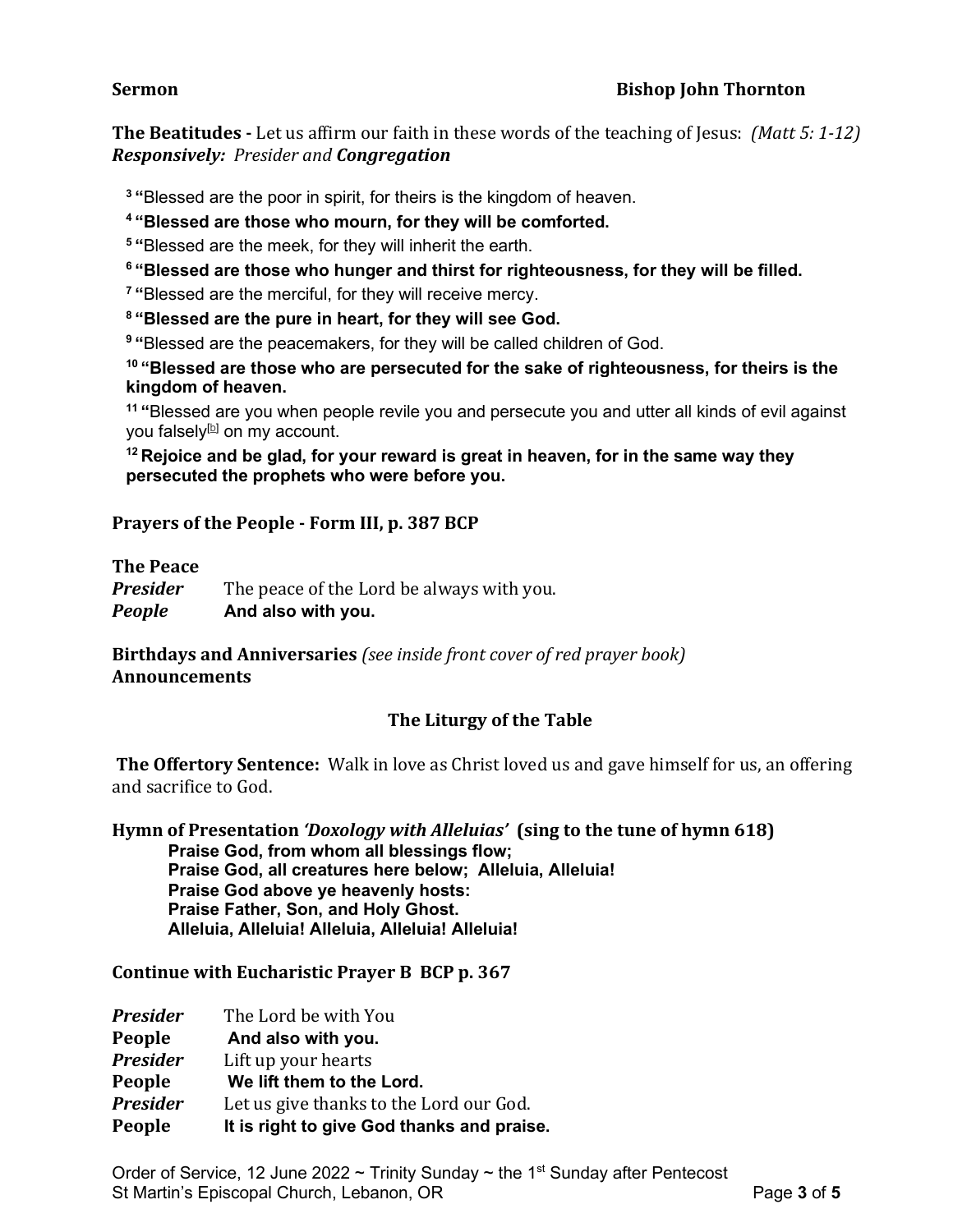It is right, and a good and joyful thing, always and everywhere to give thanks to you, Father Almighty, Creator of heaven and earth.

But chiefly are we bound to praise you for the glorious resurrection of your Son Jesus Christ our Lord; for he is the true Paschal Lamb, who was sacrificed for us, and has taken away the sin of the world. By his death he has destroyed death, and by his rising to life again he has won for us everlasting life.

Therefore, we praise you, joining our voices with Angels and Archangels and with all the company of heaven, who for ever sing this hymn to proclaim the glory of your Name:

*Presider and People (sing SANCTUS to the tune S. 130 in the front of the Blue Hymnal)*

**Holy, Holy, Holy Lord, God of power and might, Holy, Holy, Holy Lord, God of power and might, Heaven and earth are full of your glory. Hosanna in the highest. Hosanna in the highest. Blessed is he who comes in the name of the Lord. Hosanna in the highest. Hosanna in the highest.**

We give thanks to you, O God, for the goodness and love which you have made known to us in creation; in the calling of Israel to be your people; in your Word spoken through the prophets; and above all in the Word made flesh, Jesus, your Son. For in these last days you sent him to be incarnate from the Virgin Mary, to be the Savior and Redeemer of the world. In him, you have delivered us from evil, and made us worthy to stand before you. In him, you have brought us out of error into truth, out of sin into righteousness, out of death into life.

*At the following words concerning the bread, the Celebrant lays a hand upon it;*

On the night before he died for us, our Lord Jesus Christ took bread; and when he had given thanks to you, he broke it, and gave it to his disciples, and said, "Take, eat: This is my Body, which is given for you. Do this for the remembrance of me."

After supper he took the cup of wine; and when he had given thanks, he gave it to them, and said, "Drink this, all of you: This is my Blood of the new Covenant, which is shed for you and for many for the forgiveness of sins. Whenever you drink it, do this for the remembrance of me."

Therefore, according to his command, O Father,

# *Presider and People say together:*

**We remember his death, We proclaim his resurrection, We await his coming in glory;**

# *The Presider continues*

And we offer our sacrifice of praise and thanksgiving to you, O Lord of all; presenting to you, from your creation, this bread and this wine.

We pray you, gracious God, to send your Holy Spirit upon these gifts that they may be the Sacrament of the Body of Christ and his Blood of the new Covenant. Unite us to your Son in his sacrifice, that we may be acceptable through him, being sanctified by the Holy Spirit. In the fullness of time, put all things in subjection under your Christ, and bring us to that heavenly country where, with the Blessed Mary and Martin and all your saints, we may enter the everlasting heritage of your sons and daughters; through Jesus Christ our Lord, the